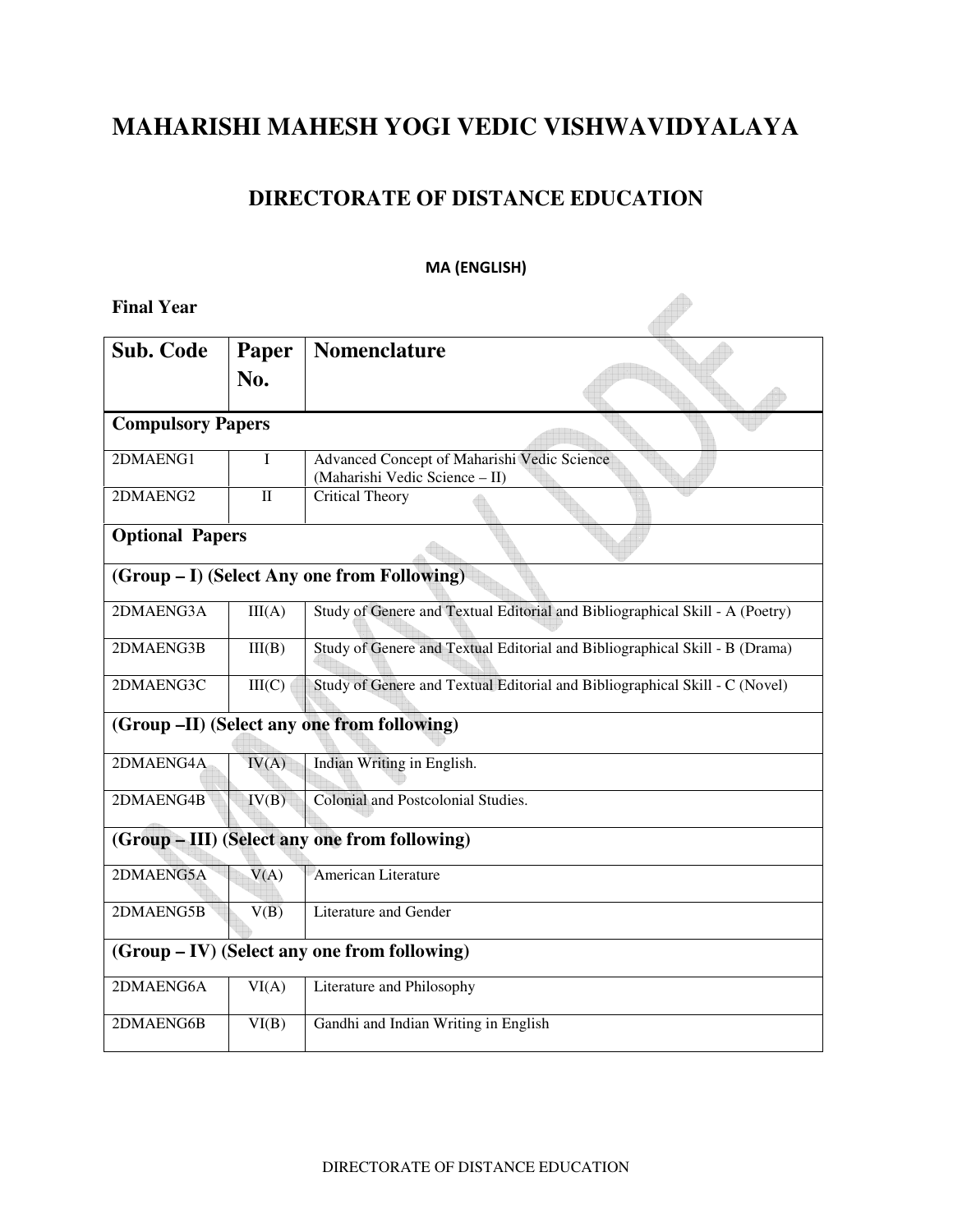# **M.A. (English) Final Year ADVANCED CONCEPT OF MAHARISHI VEDIC SCIENCE (MAHARISHI VEDIC SCIENCE –II)**

#### **UNIT – I**

Name of 21-40 areas of Vedic Science & their expression in Human Physiology and detail with diagram. Consciousness, types of consciousness, characteristics of higher stages of consciousness.

#### **UNIT – II**

Introduction to Maharishi Gandharva Veda Introduction to Maharishi Sthapatya Ved

#### **UNIT – III**

Introduction to Maharishi Vedic Management Fundamental Elements of Vedic Management:- Totality Ideal Management in Indian Society (Ashram Vavstha :Cast, Religious) Management Science and Art.

#### **UNIT – IV**

Maharishi Absolute theory of Defence. Maharishi Absolute theory of Development. Maharishi Absolute theory of Information.

#### **UNIT – V**

Maharishi's Swasthya Vidhan. Scientific Research based on T.M. & T.M. Sidhi Programme.

#### **Suggested Readings:**

Maharishi Sandesh -1and 2 -His Holiness Maharishi Mahesh YogiJee Scientific Yoga Ashanas –Dr.Satpal. Chetna Vigyan -His Holiness Maharishi YogiJee. Dhyan Shailly by Brahmchari Dr. Girish Ji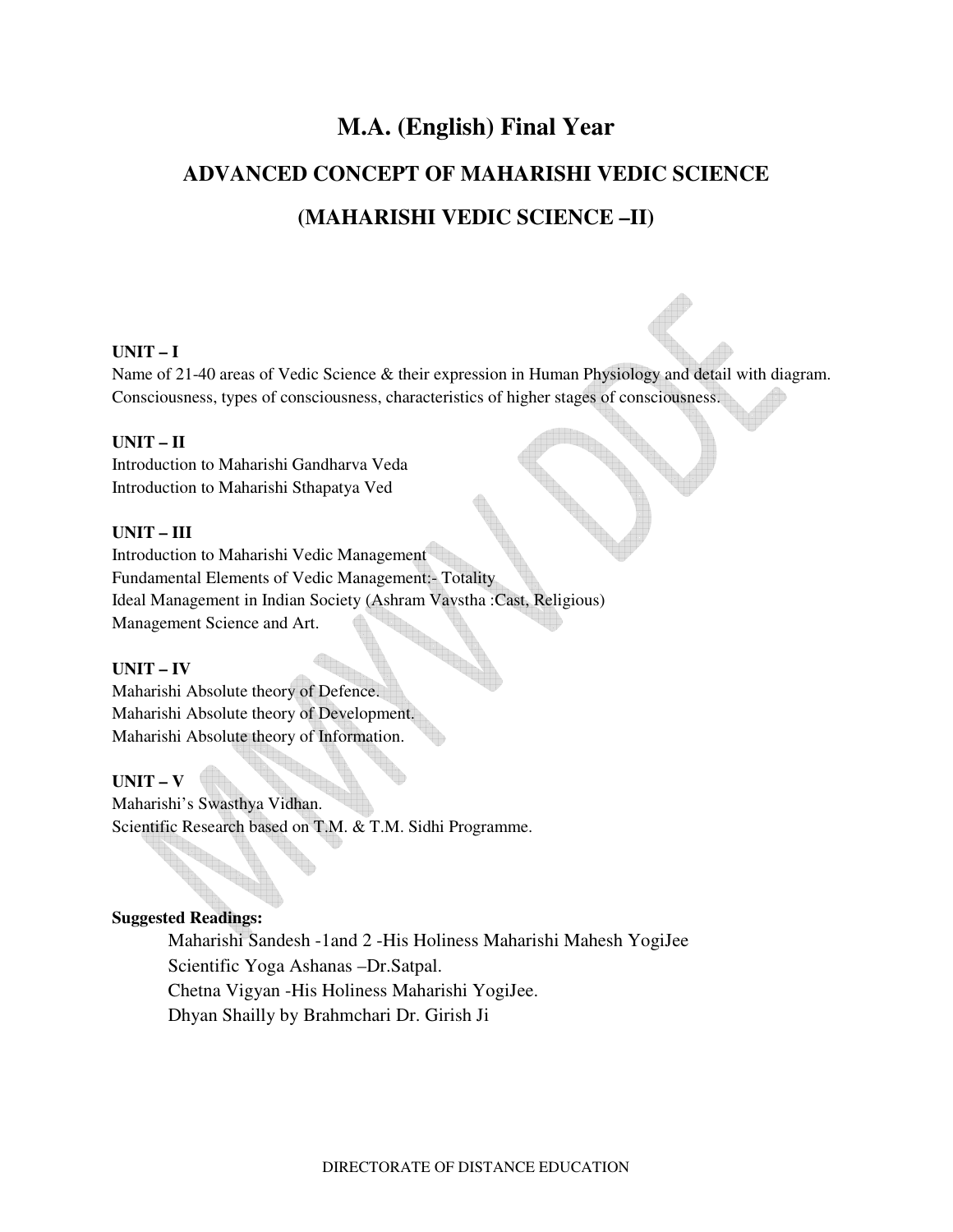### **Paper – II**

### **Critical Theory**

### **Unit I: Classical European Theory :**

Aristotle - Poetics

**Unit II: Neo Classical Theory :**  Dryden - Essay on Dramatic Poesy

#### **Unit III: Romantic Theory :**

| Wordsworth | - "Preface" to the Lyrical Ballads.                |
|------------|----------------------------------------------------|
| Coleridge  | $-$ Biographia Literaria Chapters XIII to XV & VII |

#### **Unit IV: Theory of Fiction :**

| Henry James | - "The Art of Fiction" |
|-------------|------------------------|
| V. Woolf    | - "Modern Fiction"     |

#### **Unit V: Modern Theory :**

T.S. Eliot - "Tradition and the Individual Talent" -"Hamlet and his Problems", "The Function of Criticism"

#### **Unit VI: American New Criticism and allied British Criticsm :**

|  | Cleanth Books | - Trony as a Principle of Structure" |
|--|---------------|--------------------------------------|
|--|---------------|--------------------------------------|

I.A. Richards - "Communication and the Artist"

#### **Unit VII: Structuralism and Post Structuralism :**

| Saussure: | - "Nature of the Linguistic Sign" (From Course in General Linguistics) |
|-----------|------------------------------------------------------------------------|
| Derrida   | - Excerpt from "On Difference".                                        |

#### **Unit VII: Feminism and Post Colonialism :**

|             | Elaine Showalter – "Feminist Criticism in the Wilderness" (from The New Feminist Reader, ed. Showalter) |  |  |
|-------------|---------------------------------------------------------------------------------------------------------|--|--|
| Edward Said | $\sim$ "Crisis {in Orientalism}" (the last section of "The Scope of Orientalism" in Orientalism)        |  |  |

U

#### **Books recommended:**

T.S. Eliot, The Secred Wood,20<sup>th</sup> Century Literary Critism, ed. David Lodge (Longman); Modern Criticism and Theory,ed. David Lodge (Longman).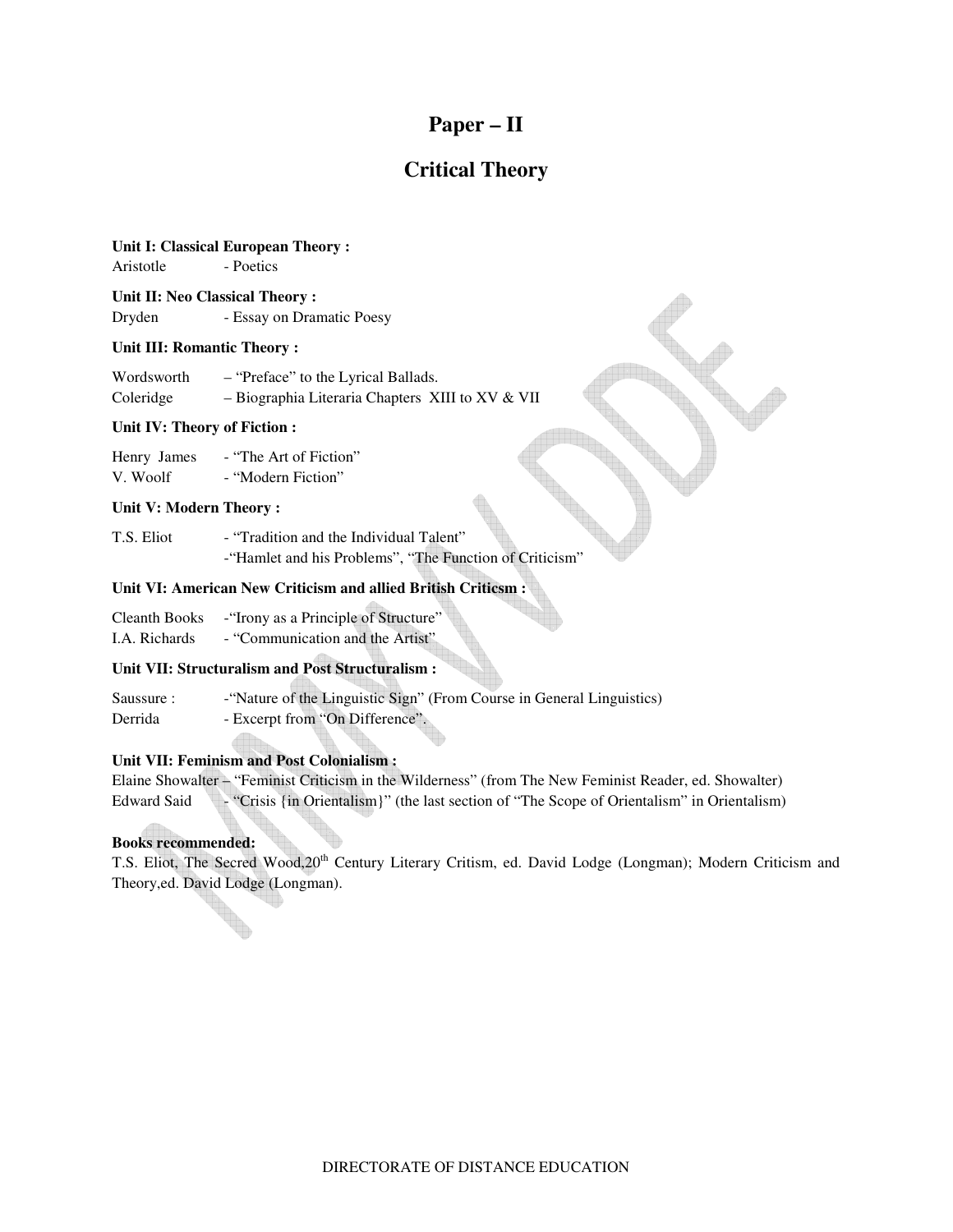# **Paper III Optional Papers – (Group-I)**

**Study of Genere and Textual Editorial and Bibliographical Skill** 

Student will offer one of the following papers:

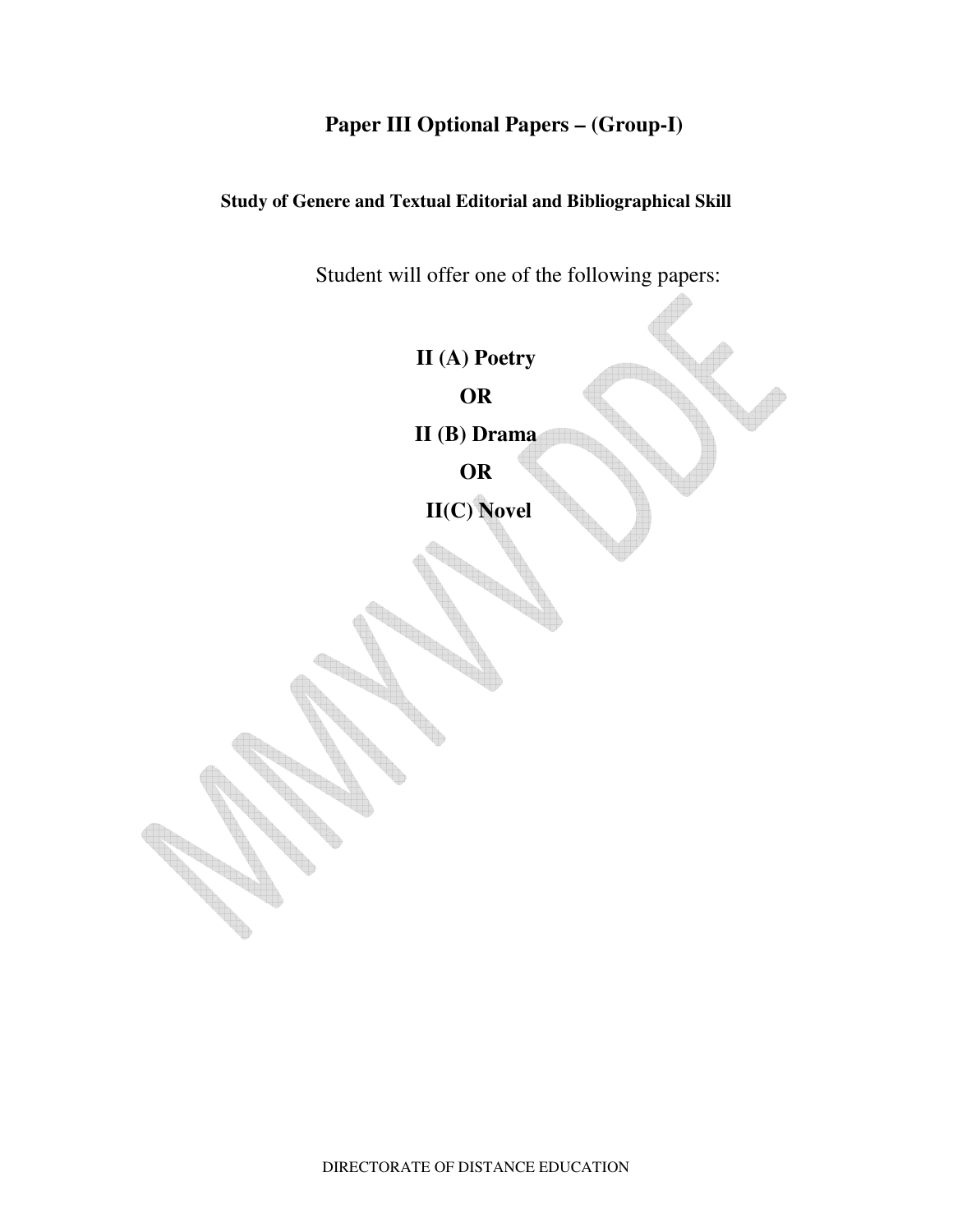### **Paper III (A)**

#### **Study of Genere and Textual Editorial and Bibliographical Skill –A (Poetry)**

| <b>Unit I: Narrative Poetry:</b>          |                                                               |  |
|-------------------------------------------|---------------------------------------------------------------|--|
|                                           | Chaucer - Prologue to The Centerbury Tales.                   |  |
| Keats                                     | - "The Eve of St. Agnes."                                     |  |
|                                           | Unit II: Renaissance Love Poetry :                            |  |
| Spenser - Epithalamiom.                   |                                                               |  |
|                                           | Sidney - "No more, my dear, no more these counsels try"       |  |
|                                           | -"Leave me, O love, which richest but to dust."               |  |
| Unit III: Romantic Lyric:                 |                                                               |  |
| Wordsworth                                | - "Lucy" (I-V Section in Fifteen Poets)                       |  |
| <b>Byron</b>                              | - "Sonnet on Chillon"                                         |  |
| Shelley                                   | - "When the Lamp is Shattered"                                |  |
|                                           | - "One word is too often profaned"                            |  |
| Unit IV: Post Romantic Lyric:             |                                                               |  |
| Tennyson                                  | - "Tears Idle Tears"                                          |  |
| Rossetti                                  | - "The Blessed Damozel"                                       |  |
| Hardy                                     | - "The Darkling Thrush"                                       |  |
|                                           | Unit V: Religious and Devotional Poetry:                      |  |
|                                           | King James Bible - Psalms Nos. 23 and 27                      |  |
| Donne                                     | -"At the Round Earth's Imagined Corners"                      |  |
|                                           | -"Batter My Heart, three - personed God.                      |  |
| Tagore                                    | - Gitanjali, Songs Nos. 13 & 36                               |  |
| Unit VI: Modernism and After:             |                                                               |  |
| Eliot                                     | - "Little Gidding"                                            |  |
| Pound                                     | -"E.P. Ode pour I' Election de Son Sepulcher" (Sections I& 2) |  |
| Hopkins                                   | -"The Windhover"                                              |  |
| Unit VII:                                 |                                                               |  |
| <b>Wallace Stevens</b>                    | - "The Emperor of Ice-Cream"                                  |  |
|                                           | William Carlos Williams - "Tract"                             |  |
| e.e.cummings                              | -"a wind has blown the rain away "                            |  |
| Unit VIII:                                |                                                               |  |
|                                           | (a) Documentation of references and composition of footnotes. |  |
| (b) Correction and copy-editing of texts. |                                                               |  |
|                                           | (c) Consulting bibliographies and library catalogues.         |  |
|                                           |                                                               |  |

#### **Recommended for reference :**

MLA Handbook for Writers of Research Papers; James Thorpe, Principles of Textual Criticism; D.C, Greetham, Textual Scholarship: An Introduction; S. Jennet, The Making of Books.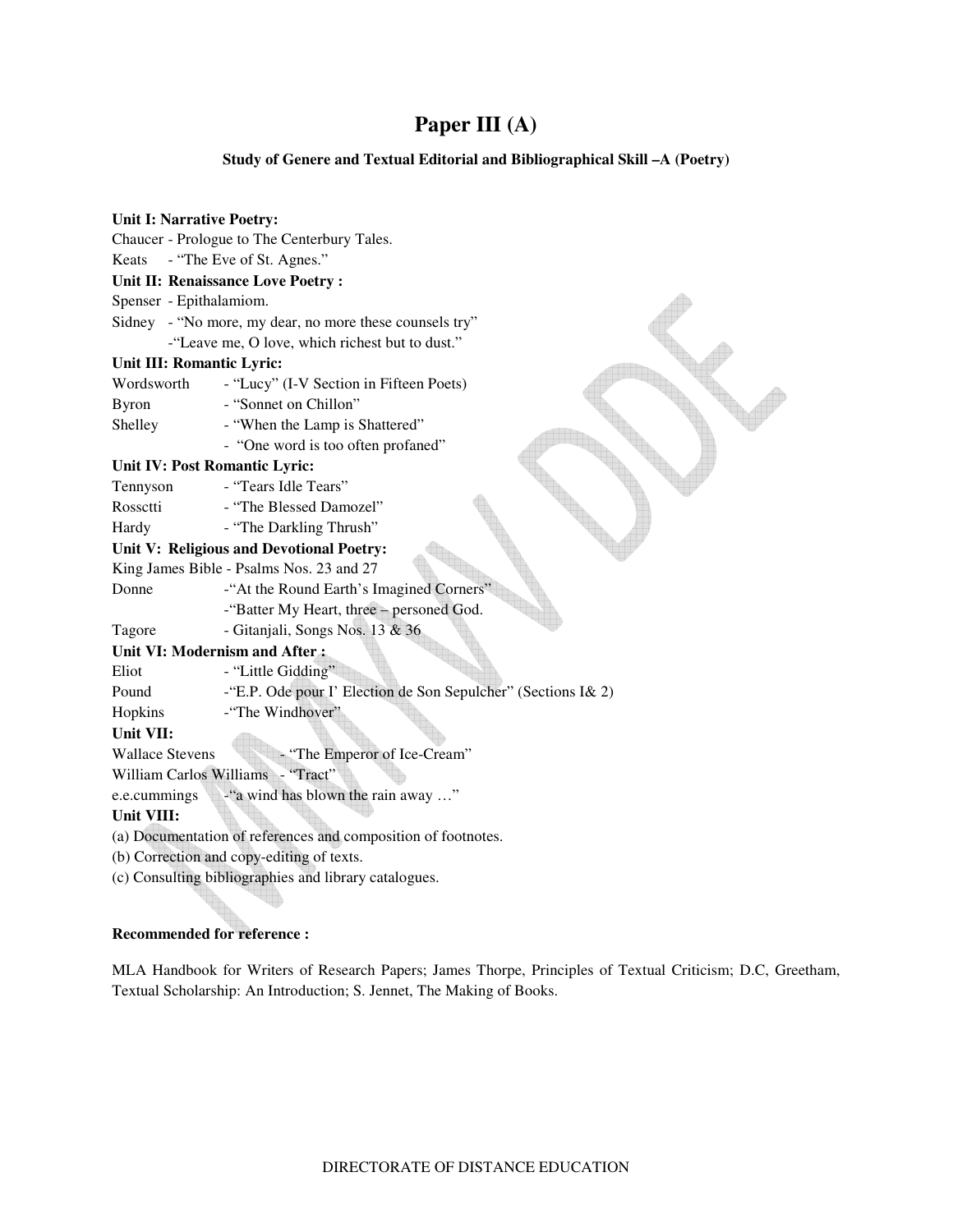### **Paper III (B)**

#### **Study of Genere and Textual Editorial and Bibliographical Skill –B (Drama)**

#### **Unit I: Classical Drama:**

| Sophocles | - Oedipus The king     |
|-----------|------------------------|
| Kalidasa  | - Abhigyan Shakuntalam |

#### **Unit II: Shakespearian:**

1. The Tempest 2. King lear

#### **Unit III: Post Shakespearian Drama:**

| Webster | - The Duchess of Malfi    |
|---------|---------------------------|
| Jonson  | - Every Man in his Humour |

#### **Unit IV: Comedy of Manners:**

| Wycherley | - The Country Wife |
|-----------|--------------------|
| Sheridan  | - The Rivals       |

#### **Unit V: Realism:**

| Ibsen      | - The Dolls House |
|------------|-------------------|
| Galsworthy | - Justice         |

#### **Unit VI: Post War British Drama :**

| <b>Becket</b> | - Waiting for Godot  |
|---------------|----------------------|
| Pinter        | - The Birthday Party |

#### **Unit VII: Modern Indian Drama :**

| Tagore | - Red Oleanders |
|--------|-----------------|
| Karnad | -Tughlaq        |

#### **Unit VIII:**

(a) Documentation of references and composition of footnotes.

(b) Correction and copy-editing of texts.

(c) Consulting bibliographies and library catalogues.

#### **Recommended for reference:**

MLA Handbook for Writers of Research Papers; James Thorpe, Principles of Textual Criticism; D.C, Greetham, Textual Scholarship: An Introduction; S. Jennet, The Making of Books.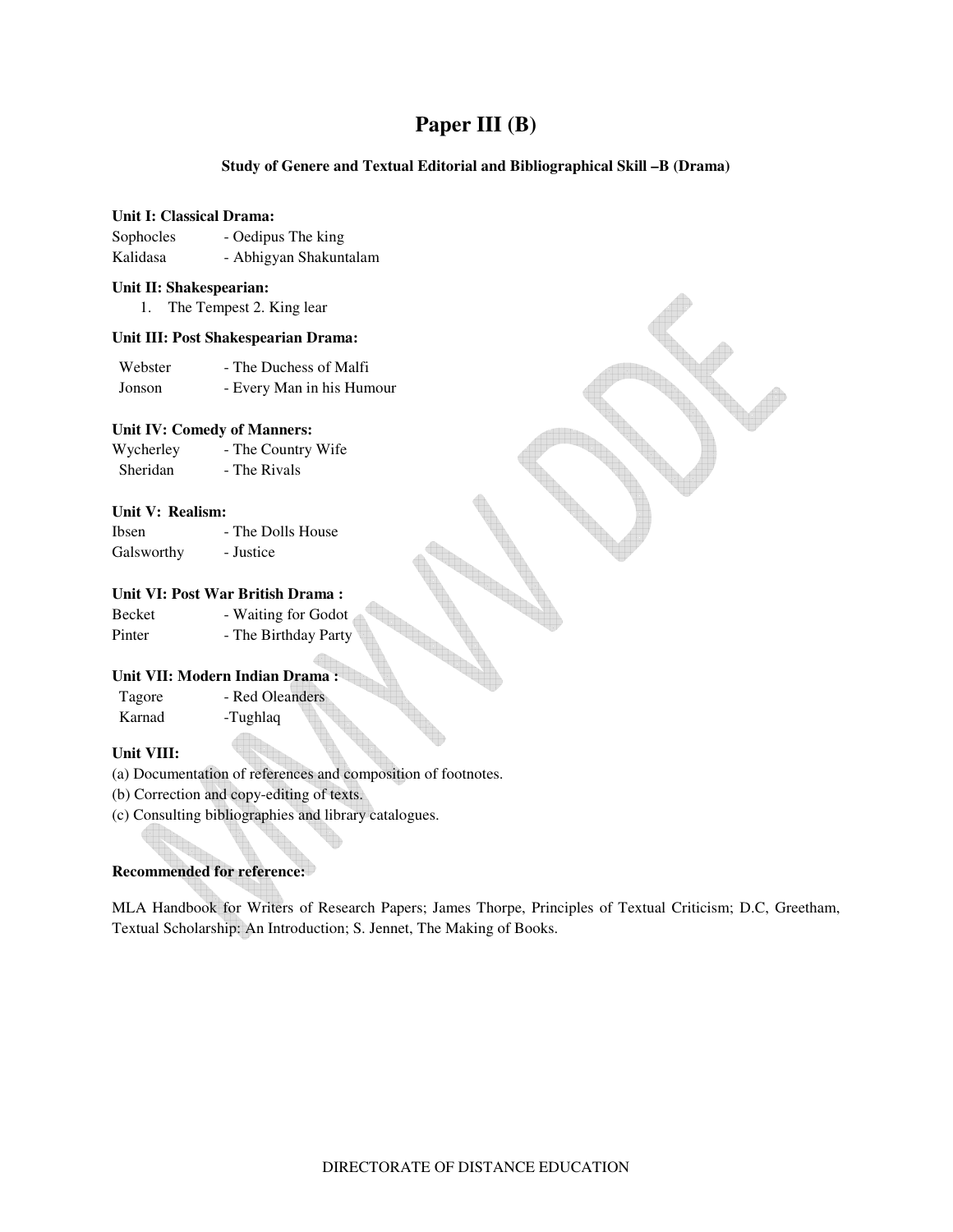### **Paper III(C)**

#### **Study of Genere and Textual Editorial and Bibliographical Skill –C (The Novel)**

#### **Unit I: Epistolary Novel :**

Richardson - Clarissa

#### **Unit II: 19th Century Women's Novels :**

Jane Austen - Emma Emily Bronte - Wuthering Heights

#### **Unit III: 19th Century The Rural Novel :**

| Hardy        | - Ters of the Durbervilles |
|--------------|----------------------------|
| George Eliot | - Adam Bede                |

#### **Unit IV: Early 20th Century British Fiction :**

| Lawrence | - Sons and Lovers   |
|----------|---------------------|
| Conrad   | - Heart of Darkness |

#### **Unit V: New Literatures in English :**

| Margaret Atwood | - The Handmaid's Tale |
|-----------------|-----------------------|
| Chinua Achebe   | - Things Fall Apart   |

#### **Unit VI: Indian English Novel :**

R.K. Narayana - Waiting for the Mahatma Anita Desai - Fire on the Mountain

#### **Unit VIII: Detective Fiction :**

Agatha Christie - Murder On the Orient Express Sir Arthur Conan Doyle - "The Hound of the Basker Willes"

#### **Unit VIII:**

(a) Documentation of references and composition of footnotes.

(b) Correction and copy-editing of texts.

(c) Consulting bibliographies and library catalogues.

#### **Recommended for reference :**

MLA Handbook for Writers of Research Papers; James Thorpe, Principles of Textual Criticism; D.C, Greetham, Textual Scholarship: An Introduction; S. Jennet, The Making of Books.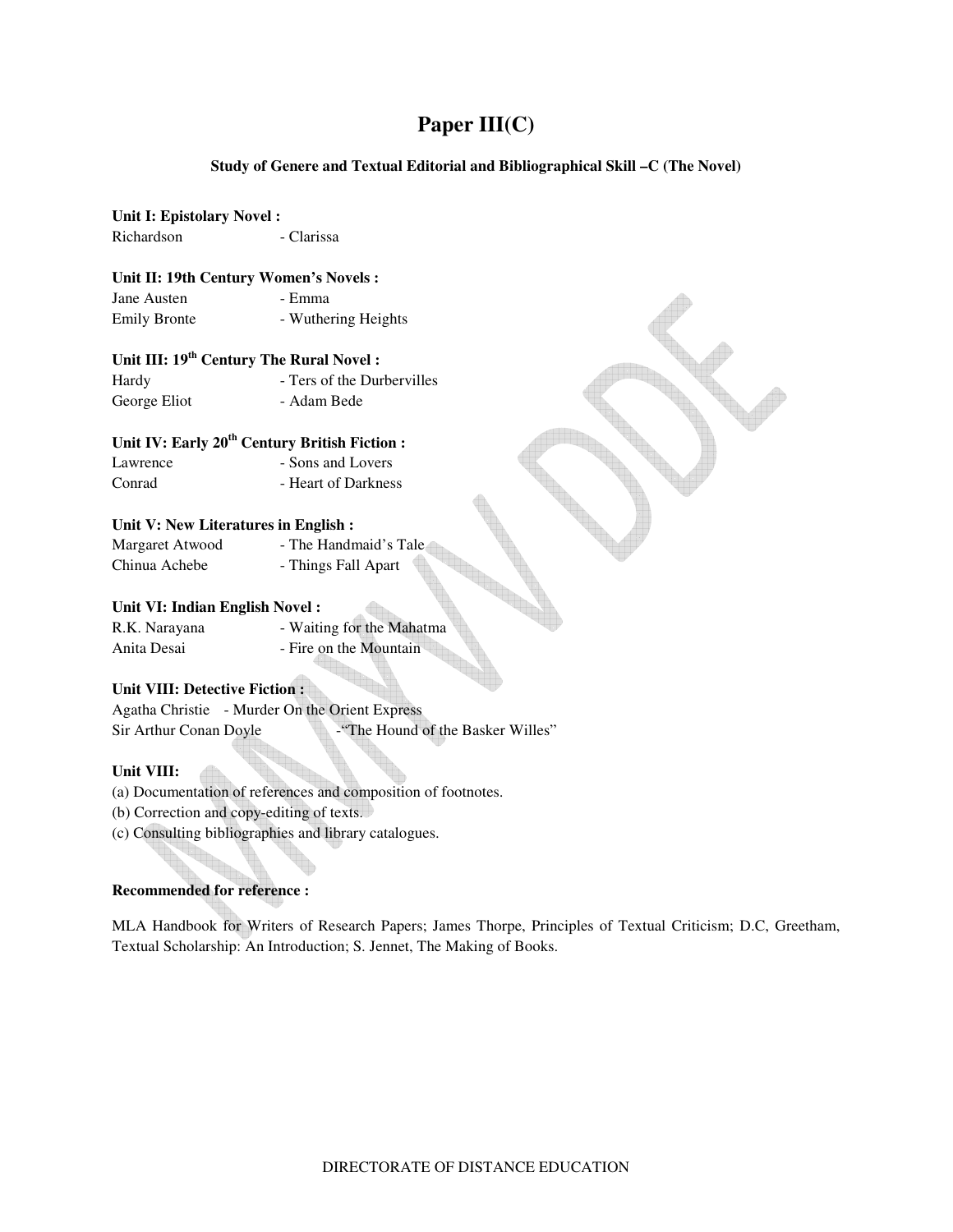# **Paper IV Optional Papers – (Group-II)**

Student will offer one of the following papers:

IV (A) Indian Writing in English.

IV (B) Colonial and Postcolonial Studies.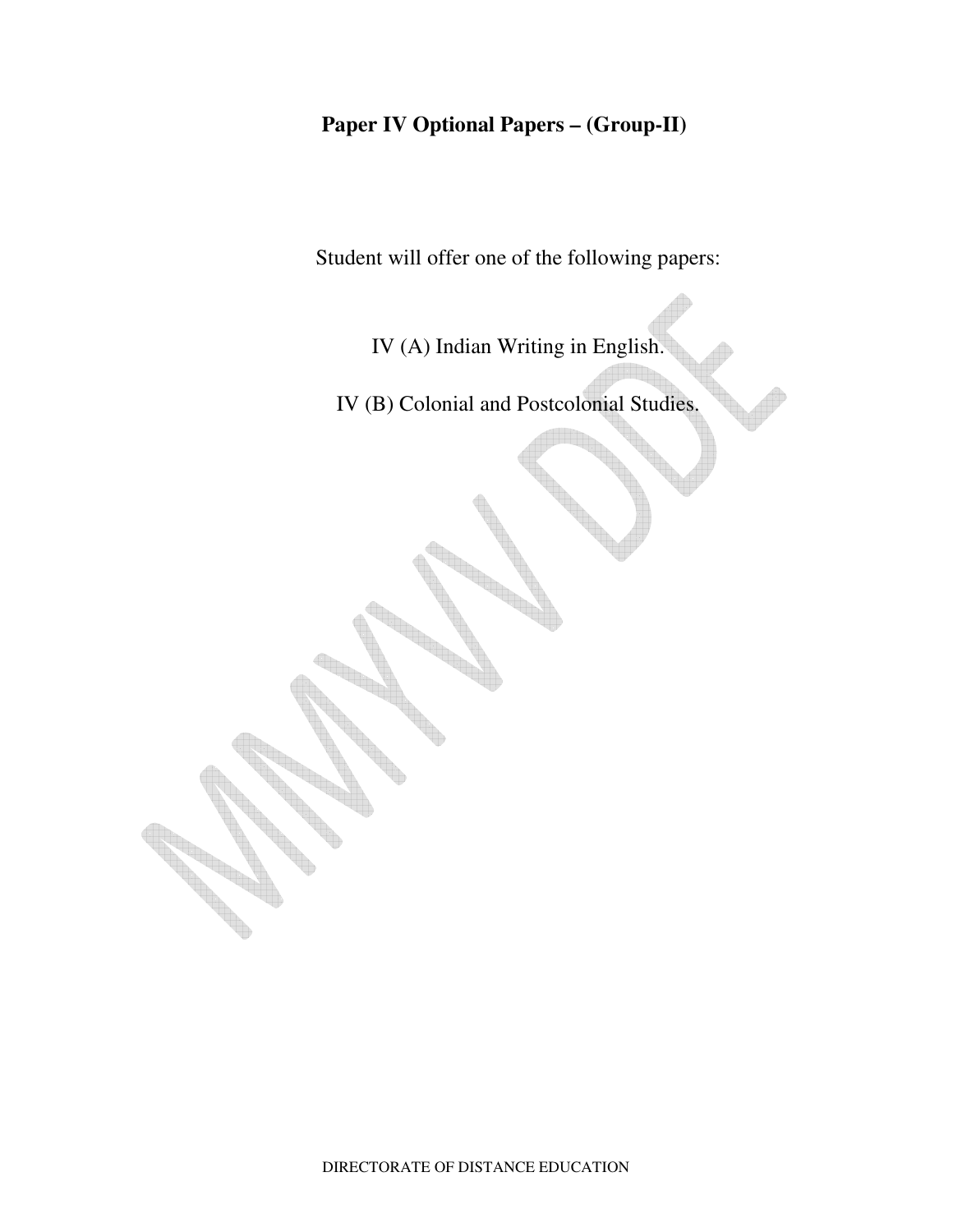# **Group - II Optional Paper – IV (A) Indian Writing in English**

| Unit II: Tagore                                   | - Gitanjali- First Ten Verses          |
|---------------------------------------------------|----------------------------------------|
| <b>Unit III: Nissim Ezekiel</b>                   | - From Latter Day Psalms               |
|                                                   | "Later Day Psalms". No. 6,             |
|                                                   | "The Patriot"                          |
|                                                   | "Poet, Lover Birdwatcher"              |
| A.K. Ramanujam                                    | -"Obituary"                            |
| <b>Fiction:</b>                                   |                                        |
| Unit VI: R.K. Narayan                             | - The Man-Eater of Malgudi             |
|                                                   | The Dark Room                          |
| <b>Unit V:</b> Amitay Ghosh                       | - The Shadow Lines                     |
| Shashi deshpande                                  | - A Matter of Time                     |
|                                                   |                                        |
| Drama:                                            |                                        |
| <b>Unit VI: Girish Karnad</b>                     | - Naga-mandala                         |
|                                                   |                                        |
| <b>Non Fictional Prose:</b>                       |                                        |
| Unit VII: Nehru                                   | - The Discovery of India: Last chapter |
|                                                   | -Hinduism (Chapter II and IV)          |
|                                                   |                                        |
| <b>Literature of the Indo-European Encounter:</b> |                                        |
|                                                   |                                        |
| <b>Unit VIII: Forster</b>                         | A Passage to India                     |

**Unit I:** Toru Dutt - "Our Casuarina Tree" Kamla Das - "The Sunshine Cat"

Ruth Pravver Jhabvala - Heat and Dust

**Background Reading** 

**Poetry:** 

Gieve Patel - "Trees" Jayanta Mahapatra - "Hunger"/" A Mussing Person" Mulk Raj Anand - Coolie G.V. Desani - All About H. Hatter Rohinton Mistry - Such a Long Journey Mahesh Dattani - Tara Nehru - "Tryst with Destiny" speech Nird C. Chaudhuri – Autobiography of an Unknown Indian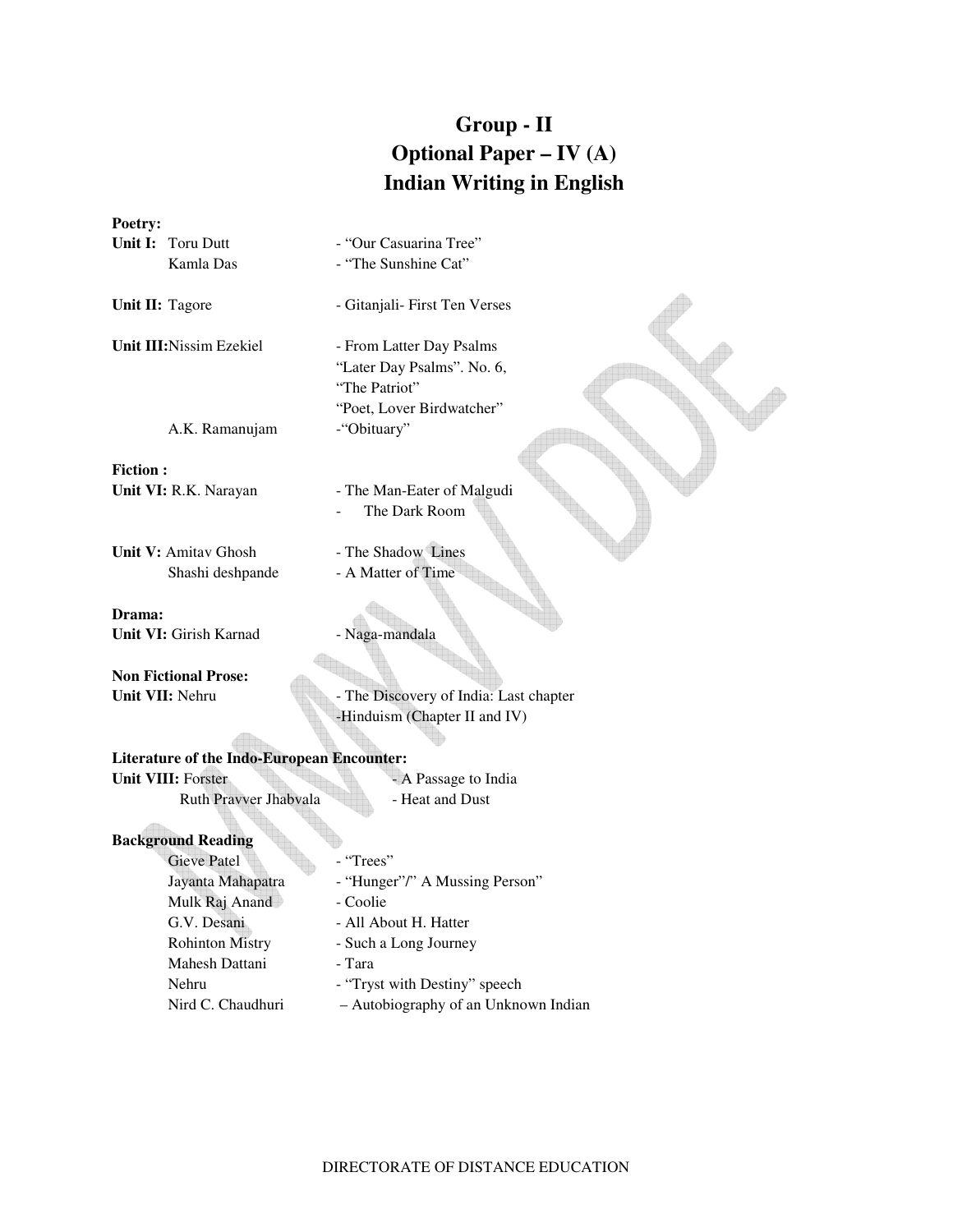# **Group - II**

### **Optional Paper – IV (B)**

### **Colonial and Postcolonial Studies**

di.

#### **Theory**

| Unit I:                   |                                                                                                                                          |
|---------------------------|------------------------------------------------------------------------------------------------------------------------------------------|
| Fanon                     | - The Wretched of the Earth                                                                                                              |
| Unit II:                  |                                                                                                                                          |
| E. Said                   | - Culture and Imperialism                                                                                                                |
| Unit III:                 |                                                                                                                                          |
| Homi Bhabha               | - "Sings Taken for Wonders" (From the Location of Culture)                                                                               |
|                           | Gayatri C. Spivak - "Can the Subaltern Speak ?" (available in C. Nelson and L. Grossberg.eds. Marxism and the Interpretation of Culture) |
| Unit IV:                  |                                                                                                                                          |
| Derek Walcott             | - Noble Prize – winning Speech. The Antilles (Available on the Internet)                                                                 |
|                           | Benedict Anderson - Imagined Communities: Reflections on the Origin and Spread of Nationalism. Introduction, Chapters 10 and 11          |
| <b>Texts</b>              |                                                                                                                                          |
| Unit V:                   |                                                                                                                                          |
| M.K. Gandhi               | - The Story of My Experiments with Truth                                                                                                 |
| George Orwell             | - "Shooting an Elephant"                                                                                                                 |
| Unit VI:                  |                                                                                                                                          |
|                           | Salman Rushdie - Midnight's Children                                                                                                     |
| Amitav Ghosh              | - The Class Palace                                                                                                                       |
| Unit VII:                 |                                                                                                                                          |
| Tagore                    | - Gora                                                                                                                                   |
| Premchand                 | "The Chess Players"                                                                                                                      |
| Unit VIII:                |                                                                                                                                          |
| Chinua achebe             | - Arrow of God                                                                                                                           |
| Michael Ondaatje          | - The English Patient                                                                                                                    |
|                           |                                                                                                                                          |
| <b>Background Reading</b> |                                                                                                                                          |
|                           | R Asheroft G Griffiths, And Helen Tiffin. The Empire Writes Rack and a The Post Colonial Studies Reader                                  |

B.Asheroft. G. Griffiths. And Helen Tiffin – The Empire Writes Back ------ ., eds.The Post-Colonial Studies Reader Aijaz Ahmed - In theory Ngugiwa Thiongo- Decolonizing the Mind Harish Trivedi - Colonial Transactins Shashi Tharoor - The Great Indian Novel Amitav Ghosh - The Glass Palace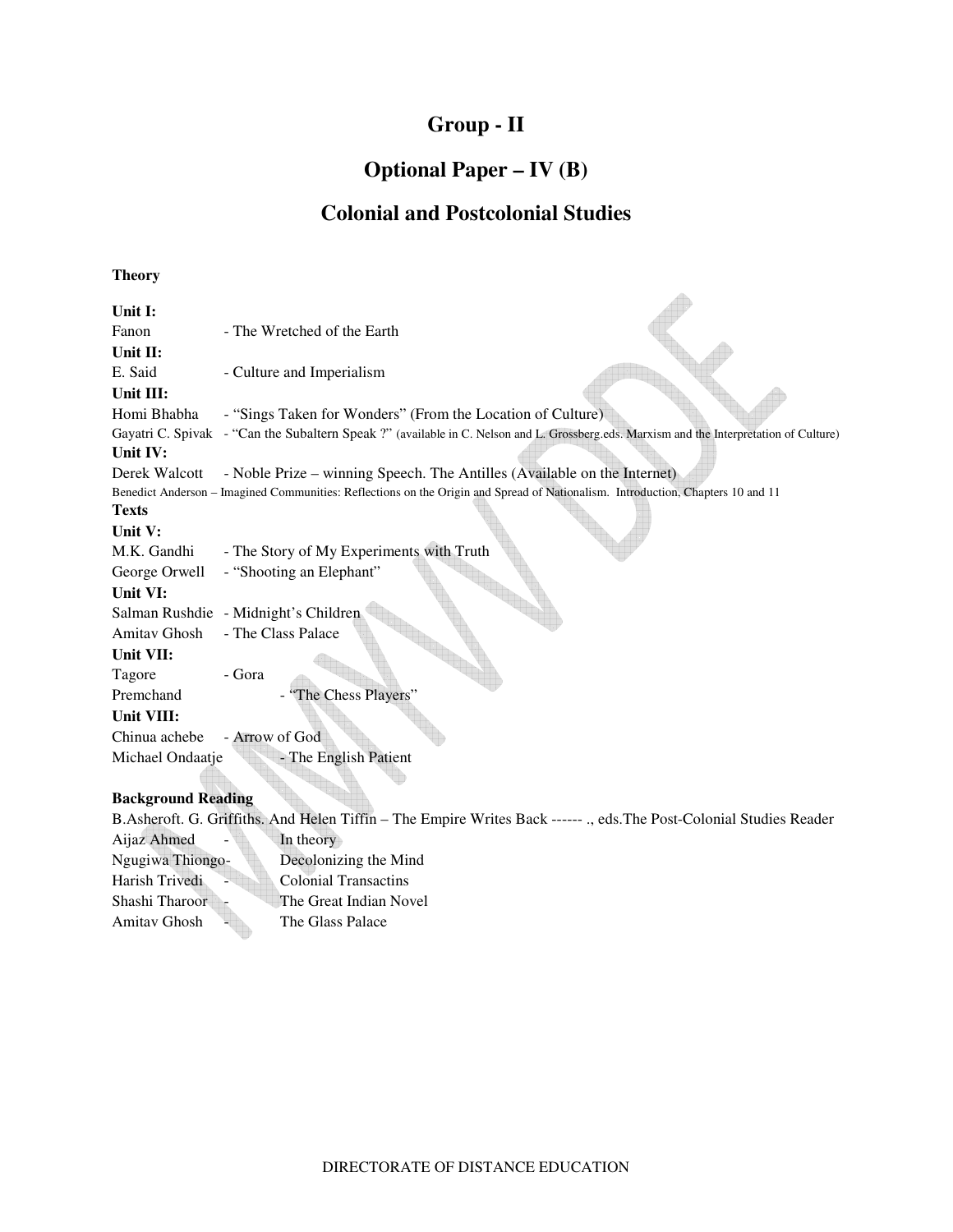# **Paper V Optional Papers—(Group-III)**

Students will offer one of the following papers:

V (A) American Literature

V (B) Literature and Gender

DIRECTORATE OF DISTANCE EDUCATION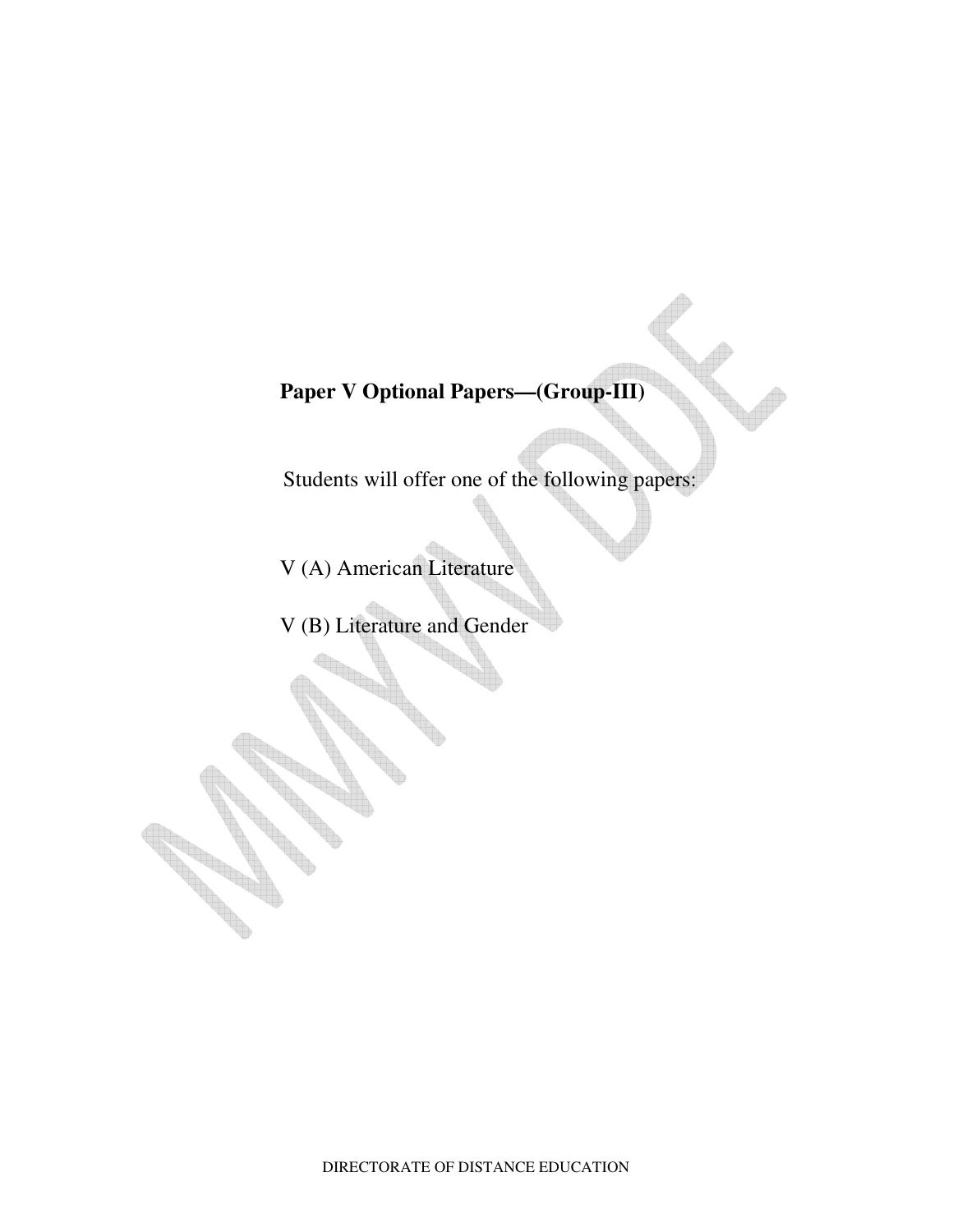# **Group - III Optional Paper – V (A) American Literature**

| Poetry:                     |                      |                                                     |
|-----------------------------|----------------------|-----------------------------------------------------|
| Unit I:                     | Poetry               | -"Dream-Land"                                       |
|                             |                      | -"The Raven."                                       |
|                             |                      |                                                     |
| Unit II:                    | Whitman              | -"Leaves of Grass: "Song of Myself"                 |
|                             |                      | -"When lilacs last in the dooryard bloomed"         |
|                             |                      |                                                     |
| Unit III:                   |                      | -"Birches ": Stopping By Woods On a Snowy Evening." |
|                             |                      | -"Mending Wall". " After Apple Picking."            |
| <b>Non Fictional Prose:</b> |                      |                                                     |
| Unit IV:                    | Emerson              | - "The American Scholar"                            |
|                             |                      | -"Nature"; "Self Reliance."                         |
|                             |                      | - "Beauty"                                          |
|                             | Thoreau              | - "Civil Disobedience."                             |
|                             |                      |                                                     |
| <b>Fiction:</b>             |                      |                                                     |
| Unit V:                     | Hawthorne            | - The Scarlet Letter                                |
|                             | Henry James          | - Portait of a Lady                                 |
|                             |                      |                                                     |
| Unit VI:                    | Hemingway            | - The Old Man and the Sea                           |
|                             | Faulkner             | - The Sound and the Fury                            |
|                             |                      |                                                     |
| Unit VII:                   | <b>Toni Morrison</b> | - Sula                                              |
|                             | Alice Walker         | - The Color Purple                                  |
|                             |                      |                                                     |
| Drama:                      |                      |                                                     |
| Unit VIII:                  |                      | Eugene O'Neill - Mourning Becomes Electra           |
|                             | Arthur Miller        | - All my sons                                       |
|                             |                      |                                                     |
| <b>Background Reading</b>   | Mark Twain           |                                                     |
|                             | Melville             | - Huckleberry Finn                                  |
|                             | Albee                | - Moby Dick                                         |
|                             | Toni Morrison        | - The Zoo Story<br>- Beloved                        |
|                             | Sylvia Plath         | - "The Mirror"                                      |
|                             | Adrienne Rich        | -"Snapshots of a daughter-in-law"                   |
|                             |                      |                                                     |
|                             |                      |                                                     |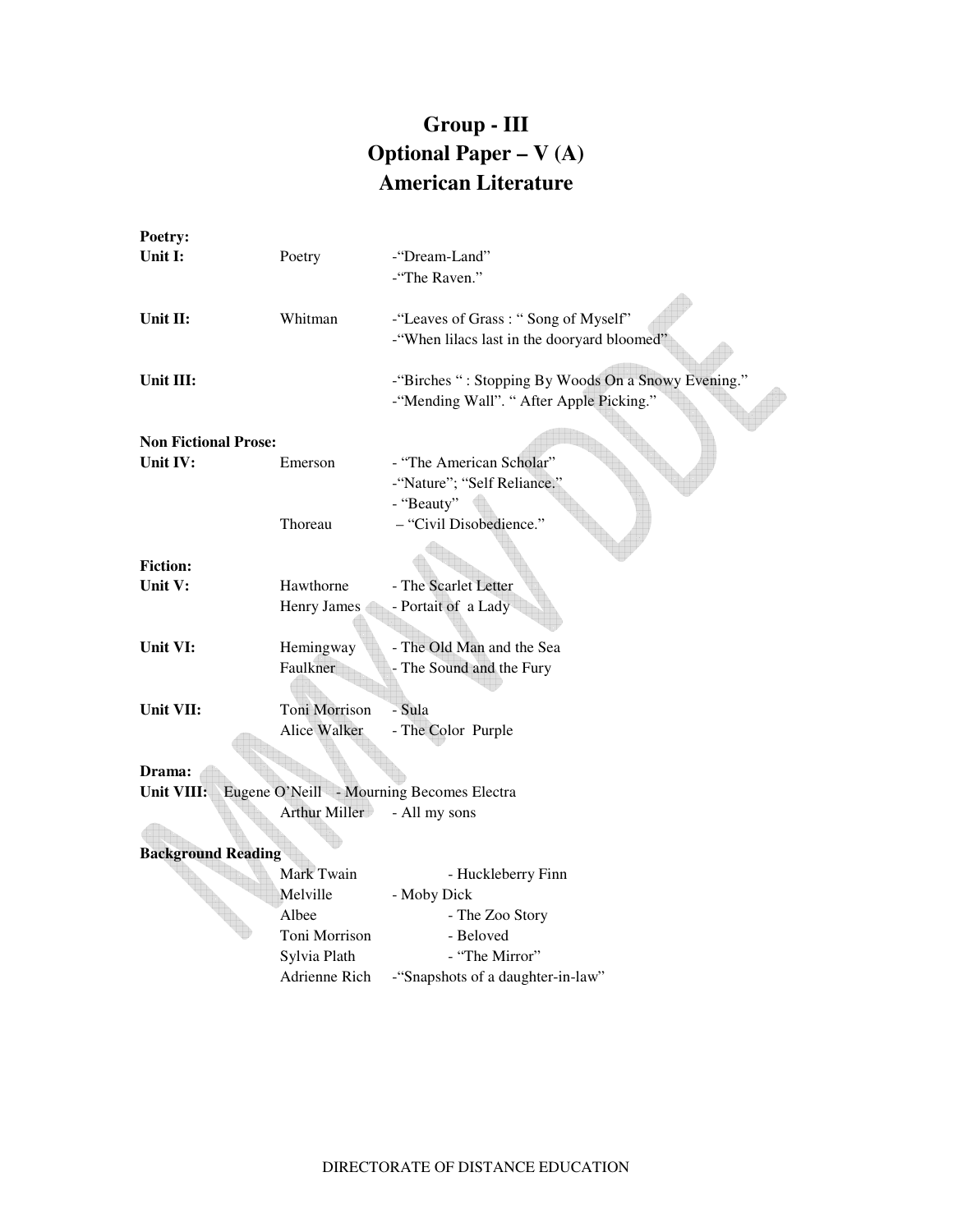# **Group - III Optional Paper – V (B) Literature and Gender**

**Theory** 

| Unit I:      | Wollstonecraft | - A Vindication of the Rights of Woman                                         |
|--------------|----------------|--------------------------------------------------------------------------------|
|              | V. Woolf       | - A Room of One's Own                                                          |
| Unit II:     | Alice Walker   | - "In Search of Our Mother's Gardens" (from In Search of Our Mother's Gardens) |
| Unit III:    | Helena Cixous  | - "The Laugh of the Medusa"                                                    |
| Unit IV:     |                | Elaine Showalter - "A Criticism of Our Own"                                    |
| <b>Text</b>  |                |                                                                                |
| Unit V:      | Mary Shelley   | - Frankenstein                                                                 |
|              | Charlotte      | - Jane Eyreread with Jean Rhys. Wide                                           |
| Sargasso Sea |                |                                                                                |
| Unit VI:     | V. Woolf       | - To the Lighthouse                                                            |
|              | Toni Morrison  | - Beloved                                                                      |
| Unit VII:    | Kamala Das     | - My Story                                                                     |
|              | R. Tagore      | - Home and the World                                                           |
| Unit VIII:   |                | Christina Rossetti- "Goblin Market"                                            |
|              |                | Emily Dickinson - "I am nobody! Who are you?"                                  |
|              |                | -"I cannot live with you"                                                      |
| Unit IX      | Sylvia Plath   | - "Daddy"                                                                      |
|              |                | -Edge"                                                                         |
|              | Adrienne Rich  | -"Living in Sin" (from The Diamond Cutters)                                    |
|              |                | -"Snapshots of a Daughter-in-law"                                              |

### **Background Reading**

| Stowe       | -Uncle Tom's Cabin                |
|-------------|-----------------------------------|
| M. Twain    | - Huckleberry Finn                |
| James Joyce | - The Golden Bow!                 |
| Steinbeck   | - The Grapes of Wrath             |
| Albee       | - Who's Afraid of Virginia Woolf? |

#### DIRECTORATE OF DISTANCE EDUCATION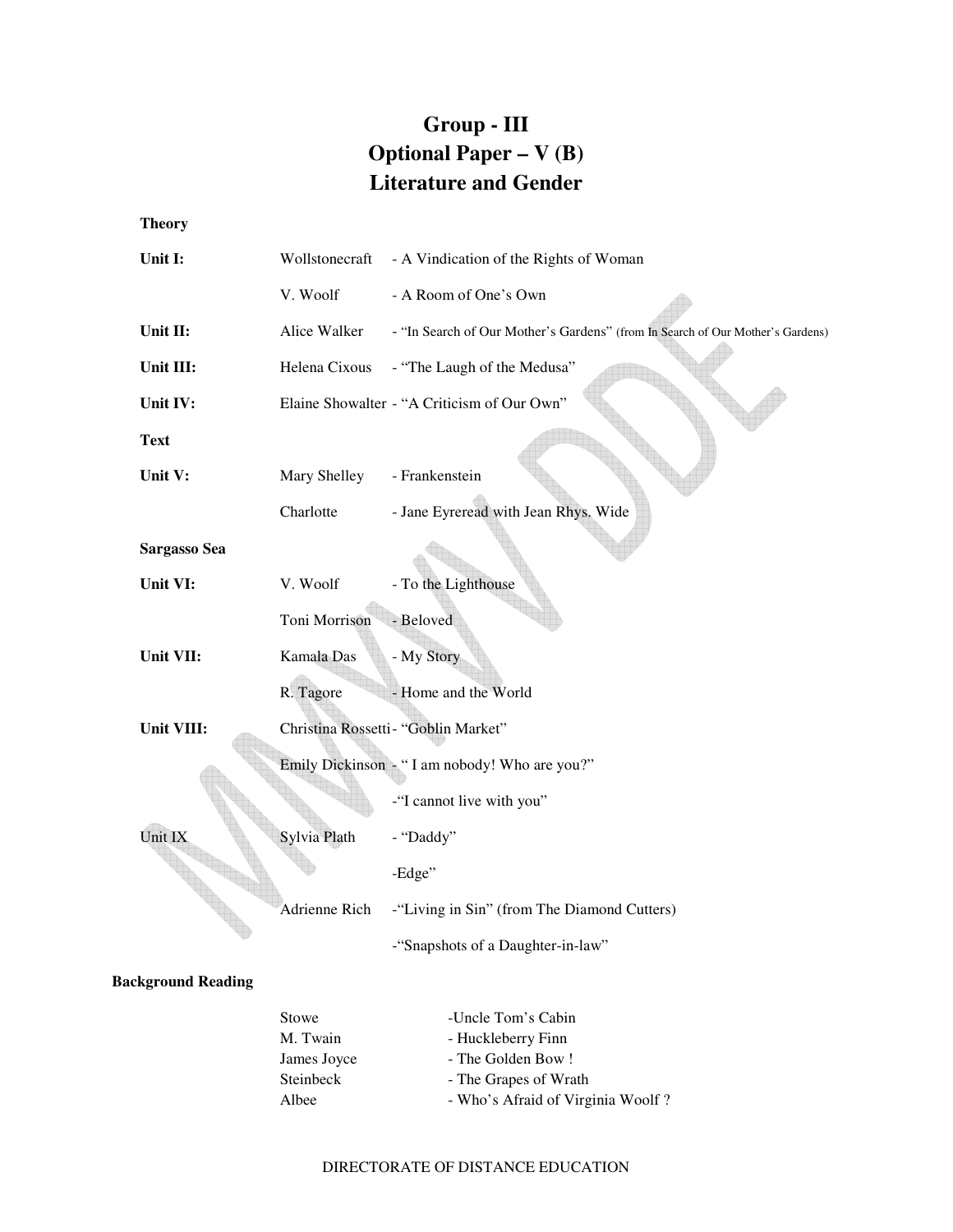# **Paper VI optional Papers – (Group – IV)**

Student will offer any one from following papers

VI (A) Literature and Philosophy

VI (B) Gandhi and Indian Writing in English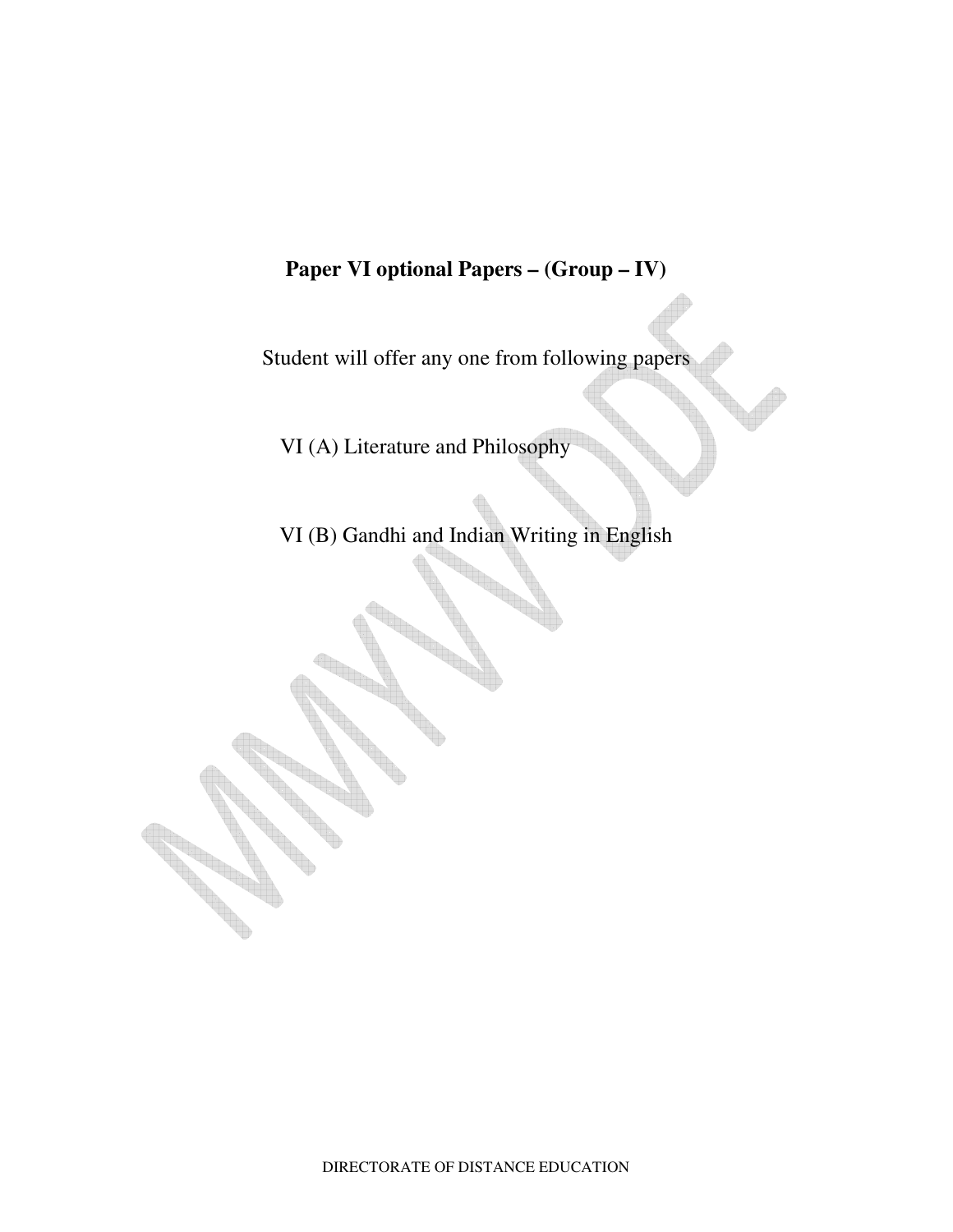# **Group - IV Optional Paper – VI (A) Literature and Philosophy**

**Theory** 

| Unit I:                   | Plato         | - Republic, Book X                                      |
|---------------------------|---------------|---------------------------------------------------------|
| Unit II:                  | Dante         | -"Inferno" from The Divine Comedy                       |
| Unit III:                 | <b>Browne</b> | - Religio Medici                                        |
| Unit IV:                  | Nietzche      | - "the Birth of Tragedy"                                |
| <b>Texts</b>              |               |                                                         |
| Unit V:                   | Bergson       | - Creative Evolution, read with Shaw's Man and Superman |
| Unit VI:                  | Word Worth    | - The Prelude, Books I and II                           |
| Unit VII:                 |               | Sri. Aurobindo - Savitri Book I, Canto i.               |
| Unit VIII:                | R. Tagore     | - The Religion of Man                                   |
| <b>Background Reading</b> |               |                                                         |
|                           | Sartre        | Existentialism & Humanism                               |
|                           | Camus         | The Myth of Sisyphus                                    |
|                           | T.S. Eliot    | "Dante"                                                 |
|                           | Dostoevsky    | Crime & Punishment                                      |
| Rousseau<br>Emile         |               |                                                         |
|                           |               |                                                         |